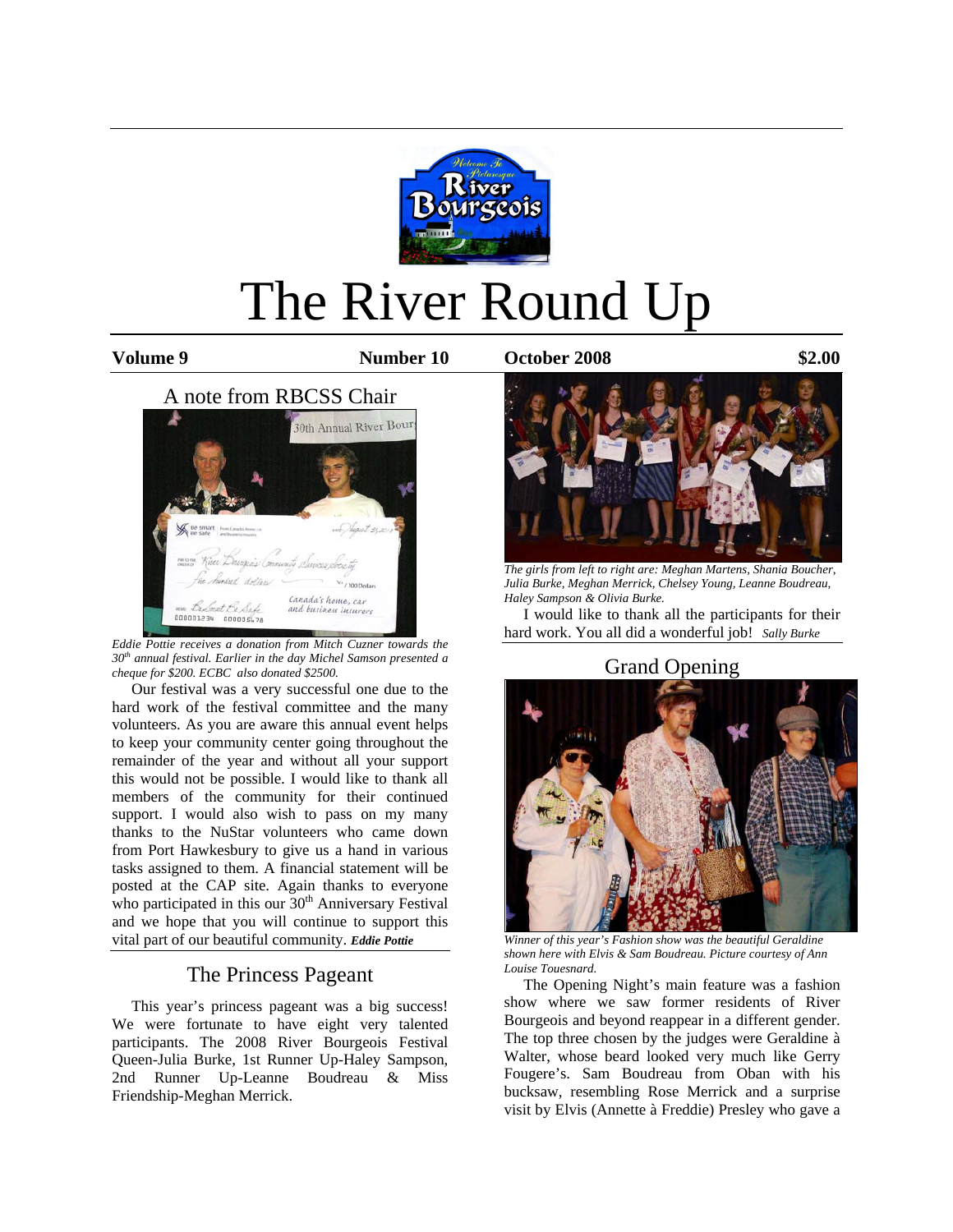lively performance to the delight of Elvis fans. Also on he runway were Charlie à Eli (Monica Stone), Margaret à Dickie (Blair Burke) who was on her way to Hawaii, Fred à Fidel (Sharon Chilvers) with his bucket & shovel, gorgeous Alma à Georgie (George J Landry) visiting from Louisdale. We also saw Joe P Burke from the Southside (AKA Linda à Basil). Tom Thibeau came to visit from Thibeauville looking very much like Edna Casey and Joe Jimmie sent his wife Anne dressed in his work clothes, right out of the woods.



 The night opened with the singing of O Canada by the children who were piped on the stage by Edna Casey. Jennifer Mombouquette's dance class of wee ones showed us how to do the Highland fling and also demonstrated a step dance.

 Our house musicians were Chelsey Dakai who accompanied the fashionists on the piano and Donna DeWolfe delighted the crowd with some violin tunes. The Children returned on stage to close the show with Old MacDonald and the hostesses Mary Barb (AKA Ann Clow) and Mary Emma (AKA Elaine Burke) were happy to get out of the spotlight because of the heat and bright lights. However a good time was had by all. Special thank you to Edna the piper, the children who provided great entertainment, Fr. MacDow (Fr. Robitaille) and our top ten models (volunteers) who put on quite a show to the delight of the audience. Thank you to our judges and our sponsors East Coast Credit Union & the Royal Bank. *Elaine Burke*

## Trivia Contest

 The Festival Trivia Contest was a battle of 20 of the brightest minds in Richmond County. There were 10 questions in each of the following categories: Geography, Sports, River Bourgeois, History & Politics, Entertainment, Science & Nature and Drugs & Health. There were 4 members on each team. The winning team (comprised of April Sampson, Sherri Grimes, Sandra Burke & Hughena Carroll )answered 38 out of 70 questions correctly. A few questions were funny and many answers were hilarious. A good time was had by all and we hope to have more entries in next year's event. The animal with the highest blood pressure was verified to be a giraffe (not Maynard Boyd). *Paul (Alex Trebeck) Zinck*

## Ball Tournament



*Annie's Athletics. Photo courtesy of Joan Burke* 

Well, we just finished the  $30<sup>th</sup>$  Annual River Bourgeois Slo-Pitch Tournament in memory of my father Edwin Bona with 24 teams booked in on the Sunday before the long weekend and by Friday night I had 4 teams drop out so that left me with 20 teams. We had 8 teams in the Family division, 6 in the A division and 6 in the B division. The weather gave us grief all week but by Saturday it was ideal ball conditions with the exception of very wet ball fields. I was very pleased with the number of teams that joined up for the family division this year and they all had a great time playing ball & having fun. After all that was the main reason Edwin started slo-pitch in the area so everyone regardless of their talent had a chance to play ball.

 This year's winner of the Clarissa Bona Memorial Award which is donated by MacBouch Tavern in St Peters went to the *Screaming Squirrels* over *Nevat*. I don't remember what the score was and who cares, they all had fun. The MVP was awarded to Garrett Leroux from the Squirrels and the most sportsmanship was awarded to Tiffany Stone of *Nevat*. A couple of highlights from the family division was the return of the regular teams such as *Mom's Brats*, *The Drippers*, *Nanny's Angels* (in their own minds) & the Committee and by the way I hear that Mark Merrick still can't move, it was only 10 years since he last played ball. One of the new additions this year was *Nevat*, the team was run by Tiffany Stone & Tracey Baker and in case you were wondering where the name came from, it is named after Tracey's son Taven spelled backwards. Another addition was *The Screaming Squirrels* run by Heidi Stone and I am not sure I want to know where that name came from ??. But my favorite new addition this year was *Annie's Athletics* they showed up for every game ready to party and party they did; it was great to see the spirit in their team and in all the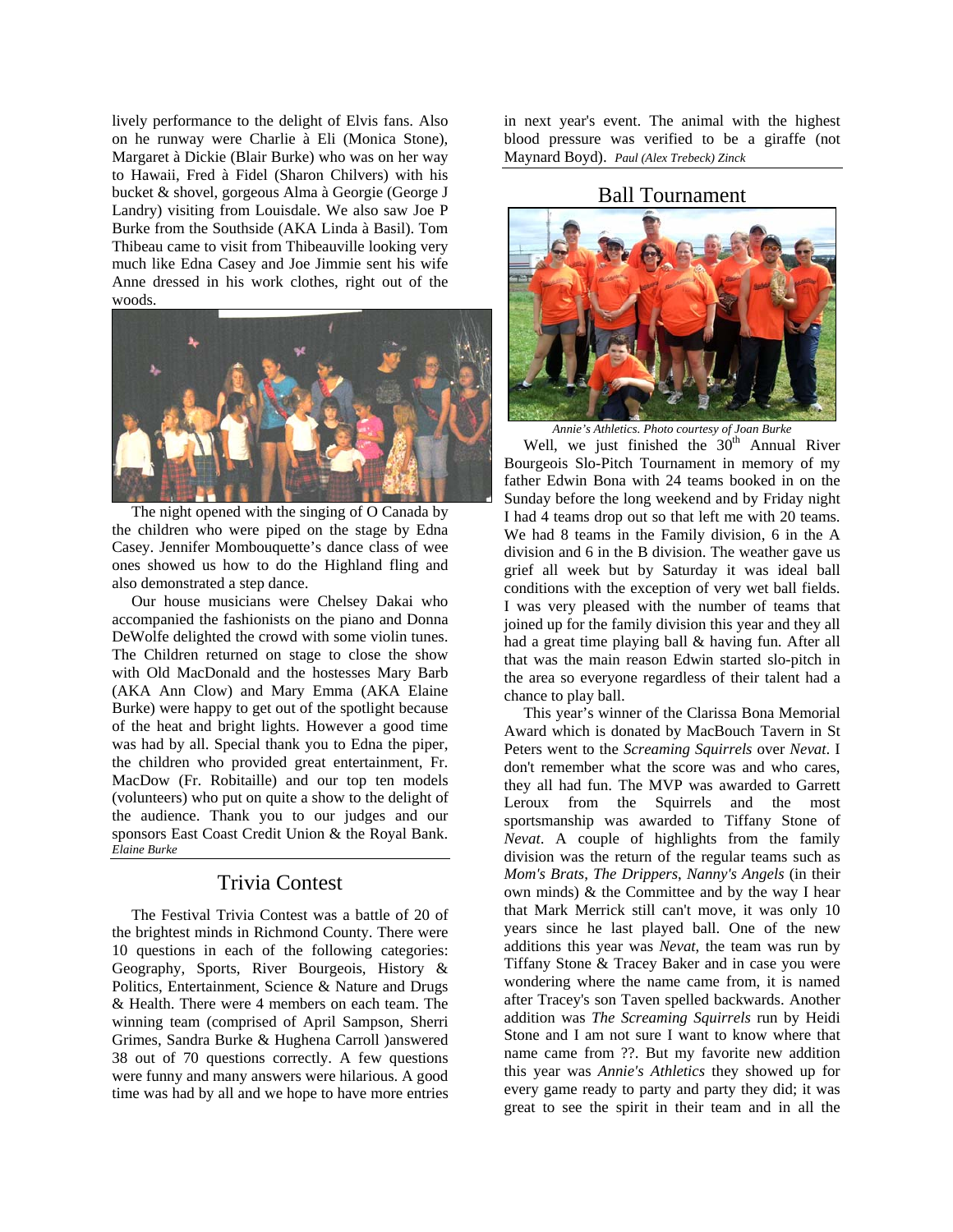family teams and I hope there will be more families out there in the area putting teams in this tournament in the future. The family division would not be complete if I did not mention a very special player who by far is the most experienced player out there ..She is somewhere between the age of 60+ and 70. and that would be my big sister Joan Owens so hats off to her and I hope she keeps on playing.

 Moving on to the B division, the final game was won by *Ed's Shed* a team from Sackville that made their home for the weekend at Ed & Susan Pottie's place. They defeated the *Mieken Maniacs* from Port Hawkesbury. The A division was won by the defending champs from Arichat, the *Isle Madame Dere Devils*. They defeated *Sydney* a team made up of local players (Kin Excel) and players from Sydney. The MVP was won by Michael Diggdon from Arichat & the Edwin Bona Award for most Sportsmanship was won by Billy Boucher.

 There was a special event held in the field by George Stone's on Saturday night and that was a boat burning (yes they had a burning permit). It started off with about 15 minutes of fireworks and then George lit the flame and up she went. It was great. It will be tough to top that one next year.

 The best part of this whole tournament has nothing to do with playing ball-it has everything to do with gathering of family & friends and just having a great time in our beautiful community of River Bourgeois. The festival is a means for the community to bond together for a weekend with old friends & new and at the same time raise some funds for the Tara Lynne Center and the other facilities. After all who has more fun than people. In closing this was my last year for running the tournament. I have been doing it for 10 years and now it is time for new blood to take over. Of coarse I will be there to help who ever takes the reins next year and for years to come. This Tournament is too special to too many people to let it slip and I will make sure that whoever takes it over follows the same foot steps that my dad started 30 years ago. **Well Dis is what I say**. Yours truly & always a River Rat. *Brian Bona.* 

*Brian-We will miss your organizational skills & your yearly recaps. Thanks.*

### Card Play

 The first festival progressive 45 card play was a great success. Many thanks to all from our community & especially those from our neighboring communities who supported this event either by playing and /or contributing to the great lunch. We would also like to thank our beautiful bar maids for tending to our luncheon needs. The decision was made by top scorers to split the prizes so winners of

1<sup>st</sup> were: Aurel David, Paul Boudreau, Mary Cosman & Lucille Boudreau; 2<sup>nd</sup> Arthur Sampson, John Farrow, Judy Farrow, Margaret White, Beatrice Kehoe  $\&$  Viola Samson and  $3^{rd}$  was won by Mr.  $\&$ Mrs. Clarence Martell and Christie MacKenzie & partner. Cletus Wedge won the half & half draw of \$241. We look forward to being better & bigger next year. *Mike Fougere & Donnie Pottie* 

## Festival Prize Winners & Financials

 Despite the fact some of the events had to be cancelled due to the weather, we still had a very successful year as far as the number of volunteers working & the overall monies received. The complete financial statement has been posted in the Tara Lynne Center and CAP site where copies will be available for anyone who wishes to have one. The following totals are from events with profit of greater than \$400: Merchandize Bingo \$1094, .Men's Breakfast \$738, Pot Luck Supper \$1942, Ball Tournament \$547, Steak & Stein \$468; Dance \$401; Variety Concert \$431, Card Game \$443, Heritage Walk Booklets \$418, and Canteen \$627. The overall revenue was \$34,701, expenses were \$18,008 with a total profit of \$16,694. All figures are to the closest dollar amount.

 The winners of the RB Club 500 for \$1000 each were: Susan MacDonnell of St. Peters; Ronald Landry of Sampsonville; and Alice Sampson, Linda Burke & Leona Gilbert all of River Bourgeois (proceeds \$4,883.50).

 The "South Side" Picture was won by Joe Boucher of River Bourgeois (proceeds \$952). The winner of the Festival  $1/2 \& ½$  (\$540.) was Kevin Touesnard of Antigonish. The Cape Breton Tartan Afghan went to Brent Sampson of Lower L'Ardoise (proceeds \$372). Thanks to all who purchased tickets & congratulations to all the winners.

#### Joe MacPhee



 Joe MacPhee has decided to step down from municipal politics after 17 years of service. Over the past two years he has had increasing complications from his diabetes so is going to sit back and "smell